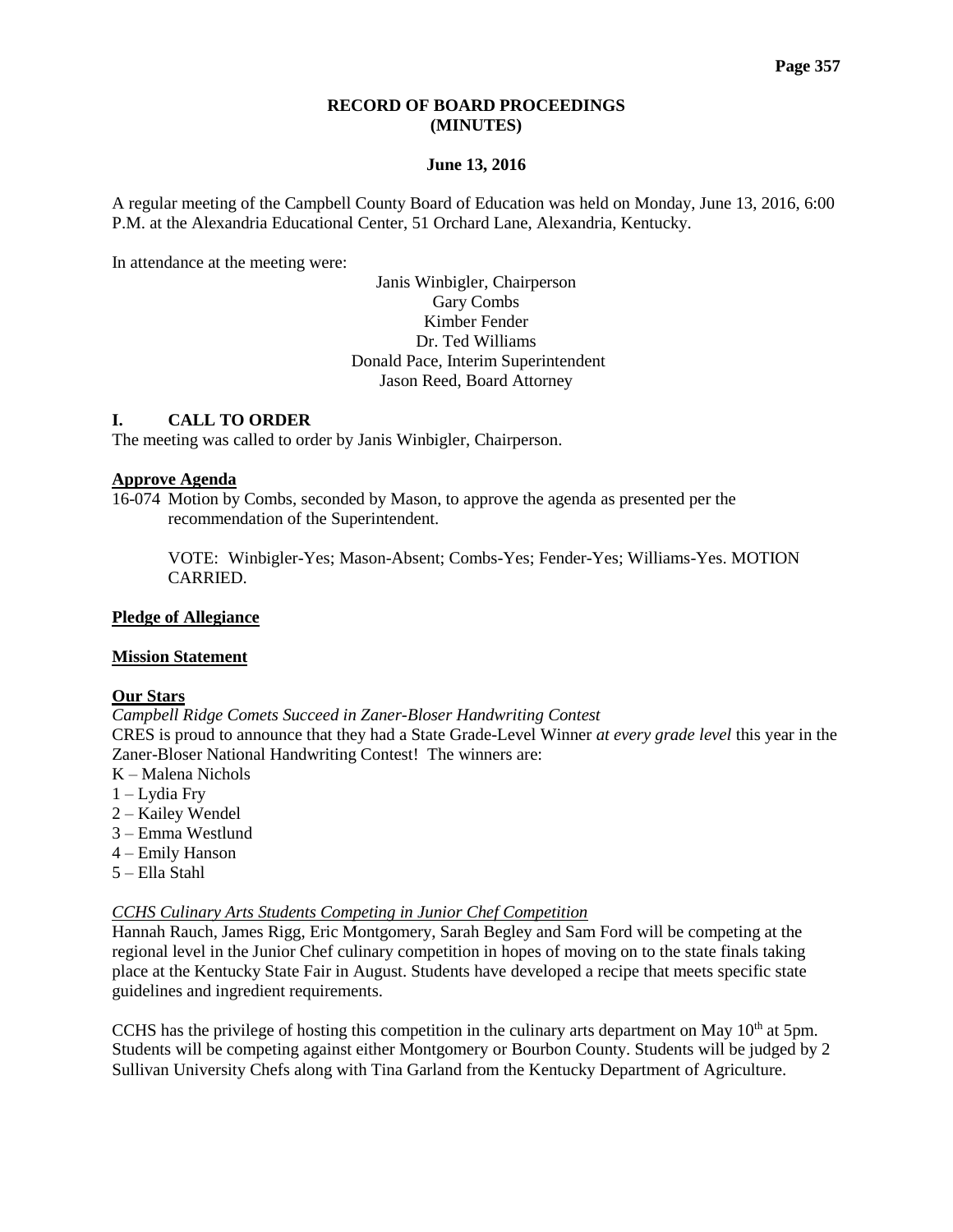## **Page 358**

### *[CCHS Fine Arts Students Receive Scholarships](http://www.campbellcountyschools.org/News/53242)*

CCHS will have their very first Fine Arts signing on Monday, May 16<sup>th</sup>. Two CCHS Choir students are receiving scholarships to continue in music.

Destiny Kuhl has been awarded scholarship money for being part of the Thomas More Choirs and Connor Daniels has been awarded a significant scholarship to be a voice major at Eastern Kentucky University.

## *[CCHS Sophomore Selected for The Gatton Academy](http://www.campbellcountyschools.org/News/53243)*

Congratulations to CCHS sophomore Carly Taylor, who was 1 of 9 gifted Northern KY students selected for The Gatton Academy of Mathematics and Science!

Applicants were evaluated based on ACT/SAT scores, high school grades, awards, extracurricular activities, responses to essay and short answer questions and letters of recommendation. Selected students scored an average composite of 30.51 on the ACT and 29.98 on the math portion of the exam. The Gatton Academy is Kentucky's first state-supported, residential program for high school students with interests in advanced science and math careers and one of only 15 such programs in the nation. In 2012 and 2013, Newsweek named The Gatton Academy the nation's top public high school and in 2014, The Daily Best name The Gatton Academy the nation's top public high school.

### *[Congratulations 6th Grade Duke TIP Participants](http://www.campbellcountyschools.org/News/53248)*

Congratulations to the following students who were selected and participated in the 2015/16 6th grade Duke University Talent Identification Program. Students who scored at or above the 95% percentile on their 5th grade KPREP scores were invited to participate. Congratulations to all!

William Bunning Brady Delaney Zachary Dietz Lillian King Anna Morris Carson Pelle Kaylee Snowball Andrea Tiemeier Nicholas Wittrock

### *[Congratulations 7th Grade Duke TIP Participants](http://www.campbellcountyschools.org/News/53249)*

Congratulations to the following students who were selected and participated in the 2015-2016  $7<sup>th</sup>$  grade Duke University Talent Identification Program. Students who scored at or above the 95<sup>th</sup> percentile on their  $6<sup>th</sup>$  grade KPREP scores were invited to participate. Kyria Anderson Gordon Bell Bailey Biggerstaff Abigail Clark Alyana Collins Joseph Haas Savannah Krift Owen Ponting Grace Songer Aiden Straus Blake Weinel

As part of the program, these students all took the ACT this year. Based on the scores they received, five of these students (Kyria Anderson, Savannah Krift, Owen Ponting, Aiden Straus, and Blake Weinel) have been invited to attend the State Recognition Ceremony at Western Kentucky University.One of these students, Abigail Clark, has been invited to attend both the State Recognition Ceremony and the Grand Recognition Ceremony held at Duke University. Abigail received a 27 on her ACT.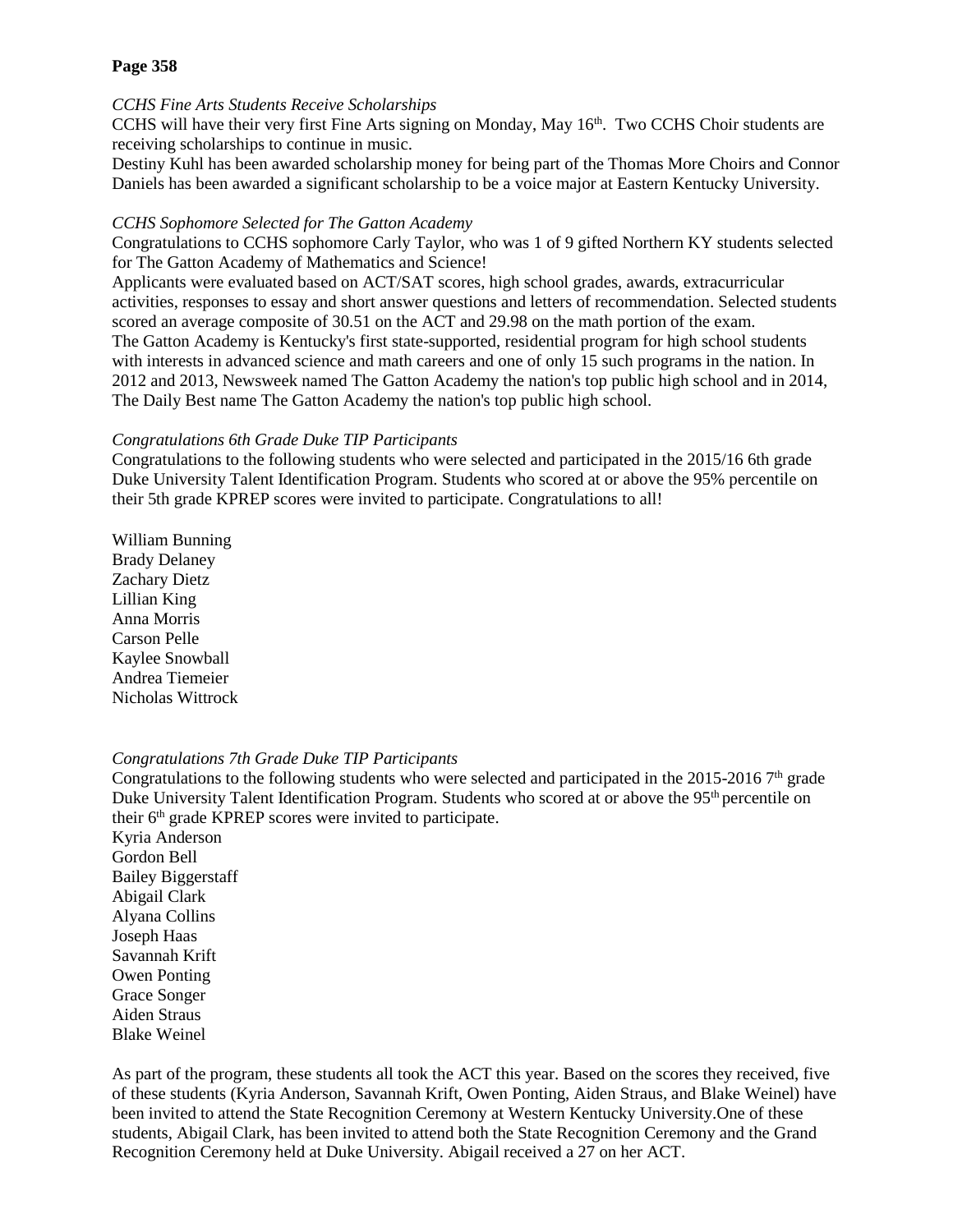### *[Congratulations CCHS Technology Student Association Students](http://www.campbellcountyschools.org/News/53236)*

The Technology Student Association fosters personal growth, leadership, and opportunities in Science, Technology, Engineering, and Mathematics (STEM); members apply and integrate these concepts through co-curricular activities, competitions, and related programs. Please congratulate the following TSA members who placed at the state conference in Louisville:

Annie Garcia & Foster Loesch - 1<sup>st</sup> place in Biotechnology Design Carla Henry  $-1$ <sup>st</sup> place in Promotional Graphics Foster Loesch  $-2<sup>nd</sup>$  place in Technology Sketching and Application Jacob Greer - 3<sup>rd</sup> place Transportation Modeling

## *CCHS Students Place 1st [in State in National Economic Challenge](http://www.campbellcountyschools.org/News/53237)*

Congratulations to this high school team of 4 students; Eric Bingham, Rachel Crigler, Colton Graham, and Braden Ramsey, who recently competed in the National Economic Challenge, placing 1<sup>st</sup> in the state of Kentucky and 19th nationally.

Way to go!

### *KHSAA [State Tennis Tournament Qualifiers](http://www.campbellcountyschools.org/News/53239)*

Congratulations to the following CCHS tennis players for qualifying for the state tournament which begins Thursday, May 19 in Lexington.

## **State Qualifiers:**

**Boys:**

Anderson McDowell-8th-Regional finalist Jake Walters-12th-Regional semi-finalist Mason Geiman-12th-Regional semi-finalist

### **Girls:**

Rachel Crigler-12th-Regional semi-finalist Lauren Sebastian-12th-Regional semi-finalist Dana Pangburn-12th-Regional semi-finalist

#### *Reiley Students Recognized*

Several Reiley Elementary students participated in the PTA Reflections program this year, which recognizes students in the areas of Arts and Humanities. Three students moved from the district and regional competition to the state level. All three students were recognized at the state level on May 14<sup>th</sup>. Arabella Bertucci was awarded for her original choreography piece. Emily Campbell and Kaleb Rath were awarded for their original music composition pieces.

#### *Reiley Racks up Awards on Cup stacking Competition*

The Campbell County district Cup stacking Competition was held on April 23<sup>rd</sup>. Reiley racked up the awards from this competition. The following students placed in their respective divisions:

### Kindergarten-1<sup>st</sup> Grade

Singles: Morgan Martin  $-2<sup>nd</sup>$  place, Becket Schweitzer  $-1<sup>st</sup>$  place Doubles: Jorja Rice and Morgan Martin –  $2<sup>nd</sup>$  place, Jorja Rice and Nora Patterson –  $1<sup>st</sup>$  place Relay: Jorja Rice, Nora Patterson, and Derrick Bargo - 1<sup>st</sup> place

### Second Grade

Singles: Chloe Kramer – 3<sup>rd</sup> place, Madison Dozier – 2<sup>nd</sup> place, Alanah McIntosh – 1<sup>st</sup> place Doubles: Macie Miller and Chloe Kramer –  $2<sup>nd</sup>$  place, Madison Dozier and Alanah McIntosh –  $1<sup>st</sup>$  place Relay: Peyton Krummen, Skyler Eason, Sophia Briones, and Madison Dozier  $-3<sup>rd</sup>$  place, Madison Dozier, Alanah McIntosh, Macie Miller, and Chloe Kramer – 1<sup>st</sup> place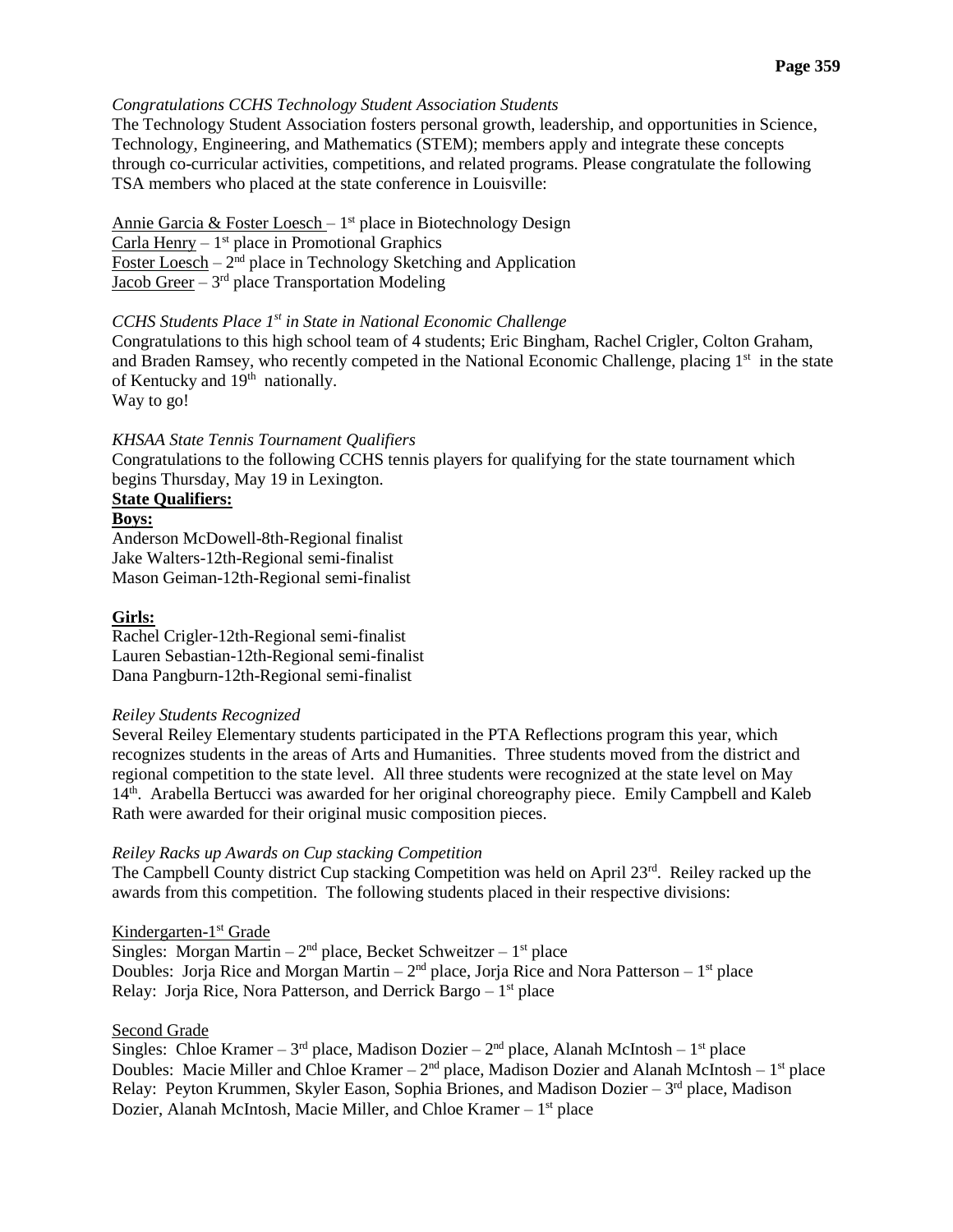## **Page 360**

# Third Grade

Singles: Olivia Morris  $-2<sup>nd</sup>$  place, Ethan Grindstaff  $-1<sup>st</sup>$  place Doubles: Kendall Lederer and Kyleigh Plessinger – 3<sup>rd</sup> place, Karli Haigis and Samantha Heaton – 2<sup>nd</sup> place, Karley Revell and Olivia Morris  $-1<sup>st</sup>$  place Relay: Brooklyn Schabell, Abcde Miller, Alanah McIntosh, and Emily Campbell – 3<sup>rd</sup> place, Dusky Hoffman-Herring, Ethan Grindstaff, Ben Weber Horowitz, and Griffin Markus – 2<sup>nd</sup> place, Kendall Lederer, Kyleigh Plessinger, Karley Revell, and Olivia Morris - 1<sup>st</sup> place

# Fourth Grade

Singles: Victoria Merritt – 3<sup>rd</sup> place, Kathryn Korth – 2<sup>nd</sup> place, Parker Schweitzer – 1<sup>st</sup> place Doubles: Hailey Jones and Kayla Haigis  $-3<sup>rd</sup>$  place, Adrian Patterson and Parker Schweitzer  $-2<sup>nd</sup>$  place, Kathryn Korth and Victoria Merritt  $-1<sup>st</sup>$  place

Relay: Kathryn Korth, Victoria Merritt, Adrian Patterson, and Parker Schweitzer - 2<sup>nd</sup> place, Hailey Jones, Kayla Haigis, Karli Haigis, and Kelsey Eason - 1<sup>st</sup> place

# Fifth Grade

Singles: Julia Busam  $-3<sup>rd</sup>$  place

Doubles: Olivia Little and Shelby Patterson –  $3<sup>rd</sup>$  place, Addie Schumacher and Julia Busam –  $2<sup>nd</sup>$  place, Molly Hart and Izzy McIntosh  $-1<sup>st</sup>$  place

Relay: Connor Grooms, Garrett Eglian, Parker Schweitzer, and Keauna Cullum – 3<sup>rd</sup> place, Olivia Little, Shelby Patterson, Izzy McIntosh, and Molly Hart  $-1<sup>st</sup>$  place

The TOP 3 students of the competition were:

3 rd – Parker Schweitzer 2<sup>nd</sup> – Izzy McIntosh

1 st - Overall Winner – Olivia Little

## *[CONGRATULATIONS CCMS GIRLS' AND BOYS' 2016 REGIONAL TRACK CHAMPS](http://www.campbellcountyschools.org/News/53263)* Congratulations to the CCMS Girls' and Boys' Track Teams who both won the 2016 Regional Championships!

For the Girls, it's back to back Regional wins with a fresh new team. For the boys, it is their first Region Championship in the last 10 years.

Individual Region Champions are as follows: Cooper Ackerson in High Jump (5'4"), Hope Hounshell in Long Jump (school record 15'), the Boys 4x200 relay team (school record 1:41.03) of Porter Hedenberg, Evan Barnes, Josh Pond, and Austin Hammack, the Girls 4x100 relay team (55.47) of Tia Mounts, Paige Wespesser, Sanchia Abdul-Rahim, and Hope Hounshell, the Girls 4x400 relay team (4:36.85) of Hannah Schreiber, Jenna Gies, Grace Moloney, and Tia Mounts, Laney Weinberg in both the 100 (17.61) and 300 (51.65) meter hurdles. Laney Weinberg also walked away with the Top Overall Female Point Scorer Award. Additional school records include Austin Hammack in the 100m dash (12.24), the Boys 4x800 relay team (9:27.47) of Nick Cartwright, Cooper Ackerson, Jordan Hartig, and Noah Slone.

*[Congratulations Track and Field State Qualifiers](http://www.campbellcountyschools.org/News/53262)*

Congratulations to the following Track and Field State Qualifiers. The KHSAA State Track Meet will be held this Saturday, May 28 at 4:30pm at UK. Girls**:** Becca Cline - in the 100m Hurdles and 300 meter hurdles Gracie Florimonte- 1600 meter run and 3200 meter run Kayla Kavanaugh- 800 Meter Run 4x800 of Gracie Florimonte, Sidney Reagor, Kayla Kavanaugh, and Allison Franzen Sidney Reagor- 1600 meter run, 3200 meter run 4x400 meter Relay- Brittany Rust, Devan Carrigan, Becca Cline, Kayla Kavanaugh Brittany Rust- High Jump and 300 meter Hurdles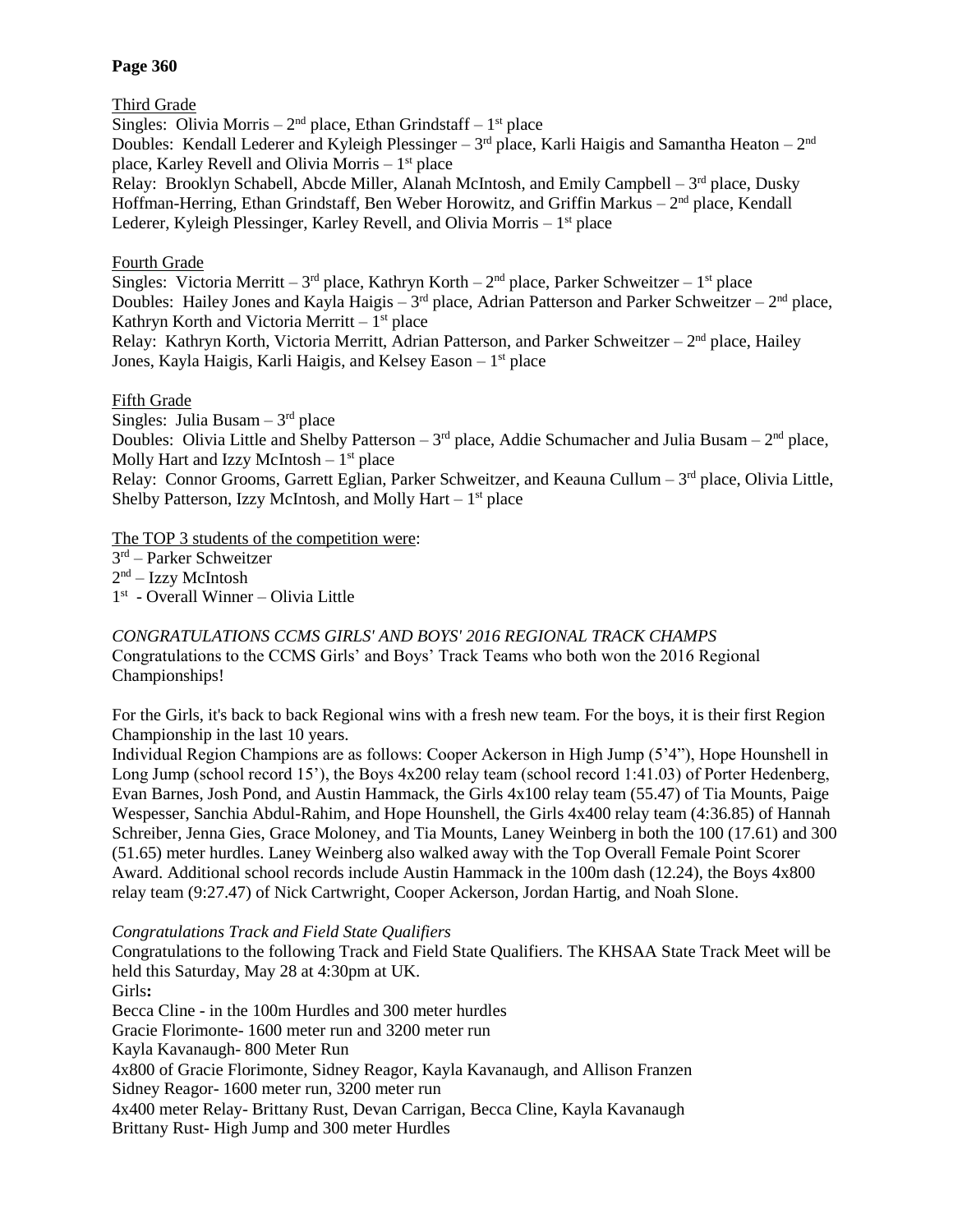Olivia Cassinelli- Discus Kaylee Johnson- Discus Laney Weinberg- High Jump

Boys: Shawn McGrath- Pole Vault Parker Younse- 400 meter dash Dalton Bates- Triple Jump 4x800- McGrath, Rauch, Slone, Younse

## *[CCHS Band Director Named As a Music Educator Grammy Quarter-Finalist](http://www.campbellcountyschools.org/News/53259)*

Congratulations to CCHS Band Director Nick Little on being named as a Music Educator Grammy Quarter-finalist! A total of 290 quarter-finalists from 264 cities across 41 states have been announced as nominations. In total, more than 3,300 nominations were submitted from all 50 states. This is quite an accomplishment! Semifinalists will be announced in September.

### *[CCHS Baseball Team Wins 37th District Championship](http://www.campbellcountyschools.org/News/53269)*

Congratulations for the CCHS baseball team for winning the 37th District Championship! The Camels will play in the 10<sup>th</sup> Region Baseball Tournament starting May 30 at Bourbon County High School. The Draw will take place on Saturday, May 28. Also, congratulations to Austin Hoeh and Collin Teegarden for being named to the 37<sup>th</sup> District Baseball All-Tournament Team. Alex Franzen was named tourney MVP.

### *[CCHS Softball Team is 37th District Runner-Up](http://www.campbellcountyschools.org/News/53270)*

Congratulations to the CCHS softball team for being 37<sup>th</sup> District Runner-Up! The Lady Camels will play in the  $10<sup>th</sup>$  Region Softball Tournament starting May 30 at Harrison County High School. The draw will take place on Saturday, May 28. Also, congratulations to Sarah Terhaar and Ashley Leicht for being named to the 37<sup>th</sup> District Softball All-Tournament Team.

### *[Congratulations All-Stars](http://www.campbellcountyschools.org/News/53273)*

Congratulations to Corey Franzen for being named the 10<sup>th</sup> Region Junior All-Star in Baseball. Congratulations to CCHS Freshman Jessica Walsh for being named to the  $10<sup>th</sup>$  Region Softball All-Tournament Team.

Also congratulations to CCHS Baseball coach Scott Schweitzer for being named the 10<sup>th</sup> Region Coach of the Year.

### *Reiley Receives RAMP Certification*

Congratulations to the Reiley Elementary School and school counselor, Andrea Sebastian on being named 2016 Recognized ASCA Model Programs! Reiley Elementary School will receive the Recognized ASCA Model Program (RAMP) designation during a special ceremony at the American School Counselor Association's annual conference in New Orleans, La. The school will be honored on July 11 for making an exemplary commitment to comprehensive school counseling programs.

This esteemed designation, awarded to schools that align with the criteria set in the ASCA National Model, recognizes schools that are committed to delivering a comprehensive, data-driven school counseling program and an exemplary educational environment. RAMP applications are reviewed once a year by a panel of school counseling professionals who assess a school counseling program in 12 different areas of program expertise.

Please help me congratulate Andrea Sebastian and Reiley Elementary in joining CCMS, CCHS, and Cline Elementary in receiving the RAMP designation.

## **Recess**

As provided in the agenda (as approved), the Board briefly recessed.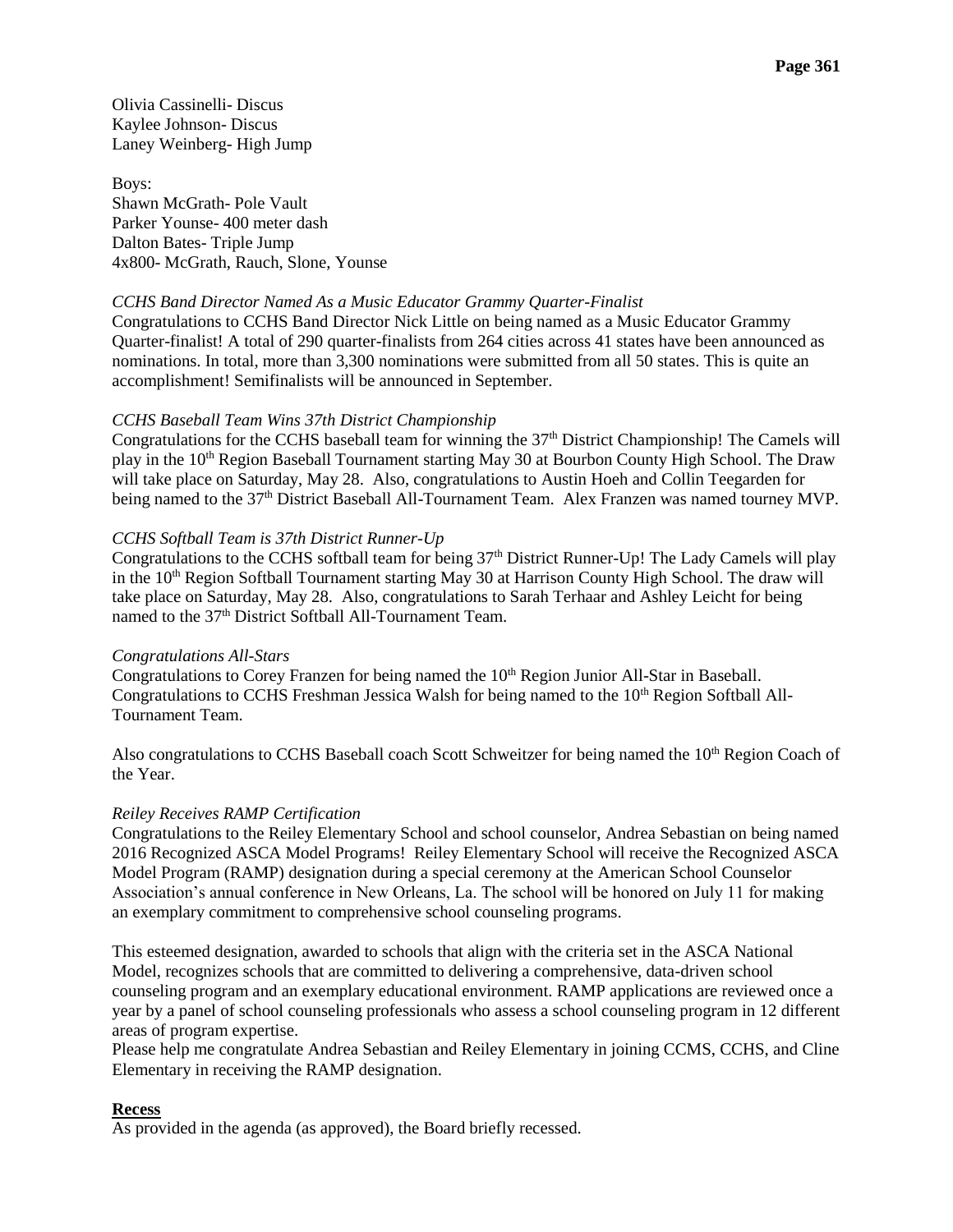# **II. COMMUNICATIONS Audience Comments**

# **Board Member Comments**

# **Superintendent Comments**

# **Personnel Actions**

| <b>NAME</b>              | <b>POSITION</b>                 | <b>ACTION /</b><br><b>REASON</b> | <b>EFFECTIVE</b> | <b>LOCATION</b>     |
|--------------------------|---------------------------------|----------------------------------|------------------|---------------------|
| Baldwin, Austin          | Paraeducator - Special<br>Ed    | <b>Hired for 2016-17</b>         | 7/1/2016         | <b>CCHS</b>         |
| Baker, Rhonda            | Teacher                         | <b>Hired for 2016-17</b>         | 6/3/2016         | <b>CCMS</b>         |
| Bankemper,<br>Michael    | <b>Wrestling Coach</b>          | <b>Hired for 2016-17</b>         | 5/31/2016        | <b>CCHS</b>         |
| Bernzott, Jennifer       | <b>Library Media Specialist</b> | <b>Hired for 2016-17</b>         | 6/3/2016         | <b>CCHS/CCMS</b>    |
| Bell, Kimberly           | Teacher                         | Resigned                         | 6/30/2016        | <b>CCMS</b>         |
| Boggs, Chelsea           | Teacher - PT KDG                | Hired for 2016-17                | 7/1/2016         | Reiley              |
| Boggs, Joshua            | Asst Wrestling Coach            | Hired for 2016-17                | 6/3/2016         | <b>CCHS</b>         |
| Caudill, Alexandra       | Teacher                         | Hired for 2016-17                | 5/26/2016        | <b>CCMS</b>         |
| Collingsworth,<br>Trevor | Teacher - Special Ed            | <b>Hired for 2016-17</b>         | 5/26/2016        | Reiley              |
| Crabb, Alison            | Paraeducator                    | Non renewed                      | 6/30/2016        | <b>CCHS</b>         |
| Crabb, Alison            | Paraeducator                    | Rehired for 2016-<br>17          | 7/1/2016         | <b>Grant's Lick</b> |
| Cravens, Kelsey          | Teacher                         | Non renewed                      | 6/30/2016        | <b>CCMS</b>         |
| Curry, Crystal           | Teacher - Special Ed            | Hired for 2016-17                | 5/10/2016        | Campbell Ridge      |
| Dorsey, Amy              | <b>Swimming Coach</b>           | Hired for 2016-17                | 5/31/2016        | <b>CCHS</b>         |
| Elkus, Abbey             | 21st Century Coordinator        | Resigned                         | 6/3/2016         | Campbell Ridge      |
| Erskine, Kevin           | Soccer Coach - Girls Asst.      | Hired for 2016-17                | 5/31/2016        | <b>CCHS</b>         |
| Farris, Elizabeth        | Counselor                       | Resigned                         | 6/30/2016        | <b>CCMS</b>         |
| Ferriell, Miranda        | Teacher                         | Resigned                         | 6/30/2016        | Campbell Ridge      |
| Florimonte,              |                                 |                                  |                  |                     |
| Michael                  | <b>Assistant Principal</b>      | Hired for 2016-17                | 7/1/2016         | <b>CCHS</b>         |
| Forte, Dawn              | Teacher                         | Resigned                         | 6/30/2016        | <b>Grant's Lick</b> |
|                          |                                 |                                  |                  | Ridge &             |
| Gamble, Jennifer         | <b>LMC Paraeducator</b>         | Hired for 2016-17                | 7/1/2016         | Crossroads          |
| Grainger, Marjorie       | Teacher                         | Hired for 2016-17                | 5/22/2016        | <b>Grant's Lick</b> |
| Hall, Theodore           | Paraeducator                    | Hired for 2016-17                | 7/1/2016         | Alex. Ed. Center    |
| Harden, Kimberly         | Teacher - PT KDG                | Hired for 2016-17                | 6/4/2016         | Cline               |
| Hartig, Janet            | Lunchroom Monitor               | Non renewed                      | 6/30/2016        | Cline               |
| Hartig, Nichole          | Teacher                         | Non renewed                      | 6/30/2016        | Cline               |
| Hecht, Mary              | Teacher                         | Hired for 2016-17                | 5/31/2016        | Campbell Ridge      |
| Heilman, Jefferson       | Teacher                         | Resigned                         | 6/1/2016         | <b>CCMS</b>         |
| Heygi, Shelly            | Teacher - Special Ed            | Hired for 2016-17                | 7/1/2016         | <b>CCHS</b>         |
| Hill, Kerry              | Assistant Superintendent        | Resigned                         | 6/30/2016        | Central Office      |
|                          | Director of                     |                                  |                  |                     |
| Hill, Kerry              | Transportation                  | Hired for 2016-17                | 7/1/2016         | Transportation      |
| Jerolaman, Ronn          | Teacher                         | Non renewed                      | 6/30/2016        | <b>CCMS</b>         |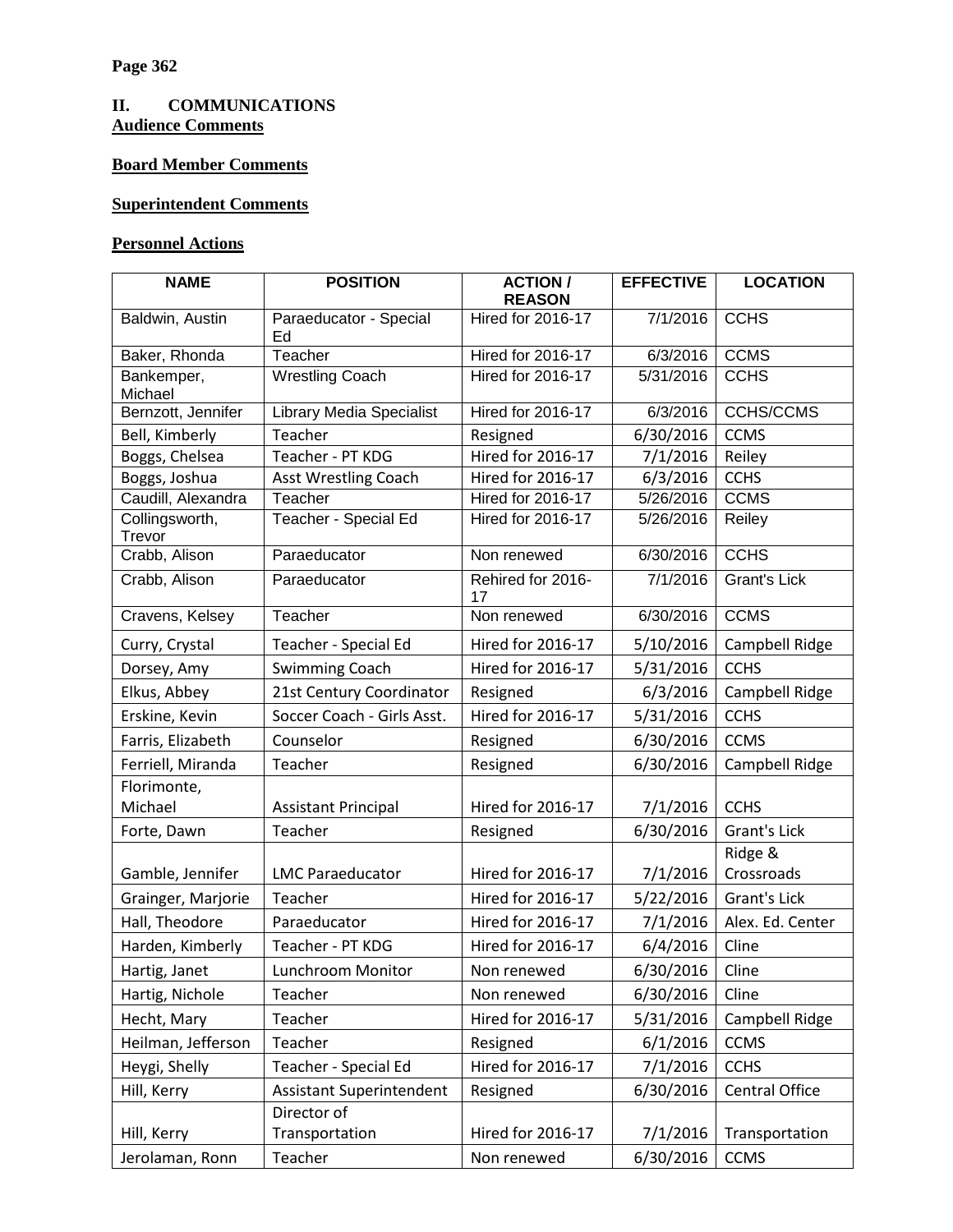| Johnson, Spencer   | Teacher                     | Non renewed              | 6/30/2016  | <b>CCMS</b>        |
|--------------------|-----------------------------|--------------------------|------------|--------------------|
| Kitch, Emily       | Teacher                     | Resigned                 | 6/30/2016  | Grant's Lick       |
| Klopp, Emily       | Teacher - 5th Grade         | Hired for 2016-17        | 7/1/2016   | Crossroads         |
| Kohls, Ashley      | Teacher - Math              | Hired for 2016-17        | 5/27/2016  | <b>CCHS</b>        |
|                    | Director of                 |                          |            |                    |
| Kraus, H. Joseph   | Transportation              | Resigned                 | 6/30/2016  | Transportation     |
| Kraus, H. Joseph   | Paraeducator - Special Ed   | Hired for 2016-17        | 7/1/2016   | Crossroads         |
| Lovelace, Ryan     | Teacher - Math              | Hired for 2016-17        | 5/27/2016  | <b>CCHS</b>        |
| Maegly, Christine  | Teacher                     | Non renewed              | 6/30/2016  | <b>CCMS</b>        |
| Marcy, Jacqueline  | Teacher                     | Hired for 2016-17        | 7/1/2016   | Reiley             |
| Marksberry, Ashley | Teacher - Science           | Hired for 2016-17        | 7/1/2016   | <b>CCMS</b>        |
| Martinez, Colleen  | Teacher - Special Ed        | Hired for 2016-17        | 7/1/2016   | <b>CCMS</b>        |
| McCarthy, Jeff     | Asst. Football Coach        | Hired for 2016-17        | 5/31/2016  | <b>CCHS</b>        |
| McGraw, Jillian    | Teacher - Special Ed        | Hired for 2016-17        | 8/8/2016   | Crossroads         |
| McGuire, Audrey    | Teacher - Special Ed        | Non renewed              | 6/360/2016 | Reiley             |
| Means, Susan       | Library Media Specialist    | Non renewed              | 6/30/2016  | CCHS/CCMS          |
| Messmer, Julia     | Paraeducator                | Hired for 2016-17        | 6/3/2016   | Campbell Ridge     |
| Metzger, Kimberly  | Teacher                     | Resigned                 | 6/30/2016  | Crossroads         |
| Meyn, Charles      | <b>Bus Driver</b>           | Resigned                 | 8/1/2016   | Transportation     |
| Morris, David      | Soccer Coach                | Hired for 2016-17        | 5/31/2016  | <b>CCHS</b>        |
| Mullen, Carrie     | Teacher                     | Hired for 2016-17        | 5/26/2016  | <b>CCHS</b>        |
| Needham, Treska    | Paraeducator - Special Ed   | Hired for 2016-17        | 7/1/2016   | Crossroads         |
| Noll, Kevin        | Teacher - Science/Biology   | Hired for 2016-17        | 7/1/2016   | <b>CCHS</b>        |
| Norris, Ashley     | Teacher                     | Hired for 2016-17        | 7/1/2016   | <b>CCMS</b>        |
| Northcutt,         |                             |                          |            |                    |
| Johnathan          | Teacher                     | Resigned                 | 6/30/2016  | <b>CCHS</b>        |
| O'Donnell, Lindsey | Teacher - Elementary        | Hired for 2016-17        | 5/19/2016  | Cline              |
| Picard, Debra      | Teacher                     | Non renewed              | 6/30/2016  | <b>CCHS</b>        |
| Poltaka, Stephanie | Teacher                     | Resigned                 | 6/30/2016  | Campbell Ridge     |
| Rachford, Andrew   | Teacher                     | Hired for 2016-17        | 7/1/2016   | Reiley             |
| Reynolds, Hope     | Teacher                     | Non renewed              | 6/30/2016  | Cline              |
| Romito, Belinda    | Paraeducator                | Resigned                 | 5/31/2016  | <b>CCMS</b>        |
| Rust, David        | Consultant                  | Hired for 2015-16        | 5/16/2016  | Central Office     |
| Sauerbeck, Abigail | <b>Cheerleading Coach</b>   | <b>Hired for 2016-17</b> | 5/31/2016  | <b>CCHS</b>        |
| Schaefer, Kari     | Paraeducator                | Hired for 2016-17        | 6/3/2016   | Grant's Lick       |
| Schmidt, Martha    | Paraeducator                | Non renewed              | 6/30/2016  | Alex. Ed. Center   |
| Schultz, Daniel    | Teacher                     | Hired for 2016-17        | 5/26/2016  | <b>CCMS</b>        |
| Schultz, Olivia    | <b>Cheerleading Coach</b>   | Hired for 2016-17        | 5/31/2016  | <b>CCHS</b>        |
| Shoemaker,         |                             |                          |            |                    |
| MaryJo             | Teacher                     | Non renewed              | 6/30/2016  | Reiley             |
| Sizemore, Sonya    | <b>KDG Paraeducator</b>     | Hired for 2016-17        | 7/1/2016   | Campbell Ridge     |
|                    |                             |                          |            | Cline, Reiley, and |
| Stangel, Wilanne   | Library Media Specialist    | Non renewed              | 6/30/2016  | G.Lick             |
| Stewart, Julie     | Teacher                     | Resigned                 | 6/30/2016  | Crossroads         |
| Tangredi, Amanda   | Teacher - Spanish/English   | Hired for 2016-17        | 5/27/2016  | <b>CCHS</b>        |
|                    | <b>Boys Freshman Soccer</b> |                          |            |                    |
| Terry, Christopher | Coach                       | Hired for 2016-17        | 6/3/2016   | <b>CCHS</b>        |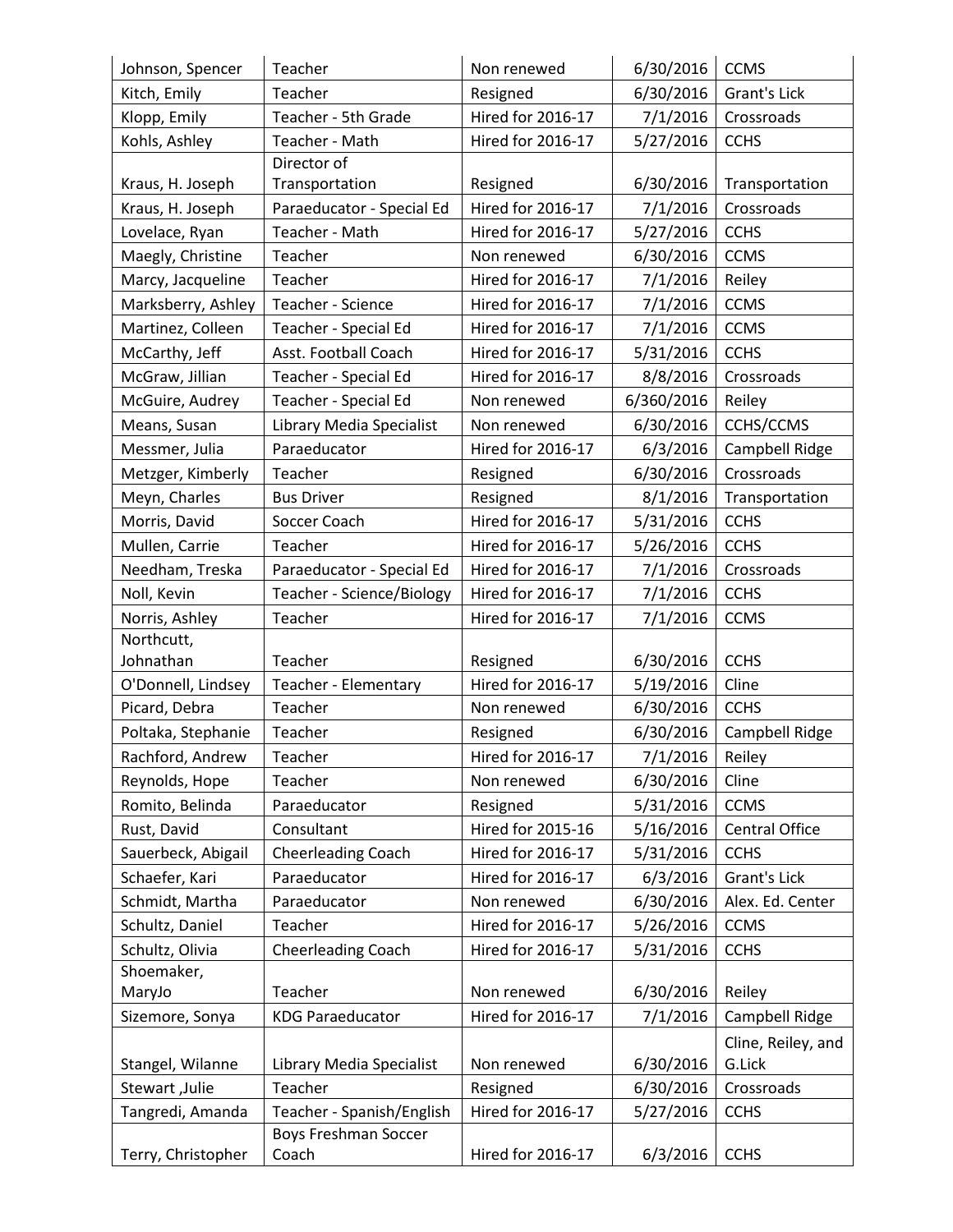| Theetge, Jeremy | JV Boys Soccer Coach       | <b>Hired for 2016-17</b> | 5/31/2016 | <b>CCHS</b>  |
|-----------------|----------------------------|--------------------------|-----------|--------------|
| Wallace,        |                            |                          |           |              |
| Jacqueline      | Teacher                    | Resigned                 | 6/30/2016 | <b>CCMS</b>  |
| Walton, Ronnie  | Lead Custodian             | Hired for 2016-17        | 5/16/2016 | Reiley       |
| Walton, Sarah   | Teacher                    | Hired for 2016-17        | 5/26/2016 | <b>CCMS</b>  |
| Weber, Eugene   | Custodian                  | <b>Hired for 2016-17</b> | 6/6/2016  | Reiley       |
| Whitford,       |                            |                          |           |              |
| Courtney        | Paraeducator - Special Ed  | <b>Hired for 2016-17</b> | 7/1/2016  | <b>CCMS</b>  |
| Wilbers, James  | Asst. Wrestling Coach      | Hired for 2016-17        | 6/3/2016  | <b>CCHS</b>  |
| Williams, Faith | Teacher - Special Ed       | Hired for 2016-17        | 7/1/2016  | Grant's Lick |
| Wynn, Joseph    | Asst. Football Coach       | <b>Hired for 2016-17</b> | 5/31/2016 | <b>CCHS</b>  |
| Young, Angela   | <b>Assistant Principal</b> | Hired for 2016-17        | 7/1/2016  | Crossroads   |
| Zai, Jessica    | Teacher                    | Non renewed              | 6/30/2016 | <b>CCHS</b>  |
| Ziegler, Mark   | Asst. Football Coach       | Hired for 2016-17        | 5/31/2016 | <b>CCHS</b>  |

# **Substitutes**

| Kline, Alan | <b>Sub Bus Monitor</b> | Hired for 2016-17 | $5/11/2016$ Transportation |
|-------------|------------------------|-------------------|----------------------------|
| Hall, Allen | <b>Sub Bus Monitor</b> | Hired for 2016-17 | 5/27/2016   Transportation |

# **Written Communications and Reports**

SBDM Minutes FRYSC Reports Homeless Services Report Pupil Personnel Report Public Relations Report School Related Field Trip Notifications Field Trip Report – Transportation Contracts Issue to Certified Staff 2016-17 Instructional Transformation Grant Years Two and Three Update 504 Procedures KSBA Policy Manual Update #38 First Reading KSBA District Athletic Handbook Annual Update Employee Handbook 2016-17 CKEC Officially Designated Representatives for 2016-17 Bonding Potential Update

# **III. ACTION AGENDA**

## **BG #16-167 Campbell County High School Exterior Improvements Fieldhouse and Stadium Bidding Documents and BG-3**

16-075 Motion made by Fender, seconded by Mason, to approve the BG-3 and bidding documents for BG#16-167 Campbell County High School Exterior Improvements Fieldhouse and Stadium per the recommendation of the Superintendent.

VOTE: Winbigler-Yes; Mason-Yes; Combs-Yes; Fender-Yes; Williams-Yes. MOTION CARRIED.

## **BG#16-095 Campbell County High School Water Heater Replacement (Emergency)**

16-076 Motion made by Williams, seconded by Combs, to approve the BG-2, BG-4 and BG-5 for BG#16-095 Campbell County High School Water Heater Replacement (Emergency) per the recommendation of the Superintendent.

VOTE: Winbigler-Yes; Mason-Yes; Combs-Yes; Fender-Yes; Williams-Yes. MOTION CARRIED.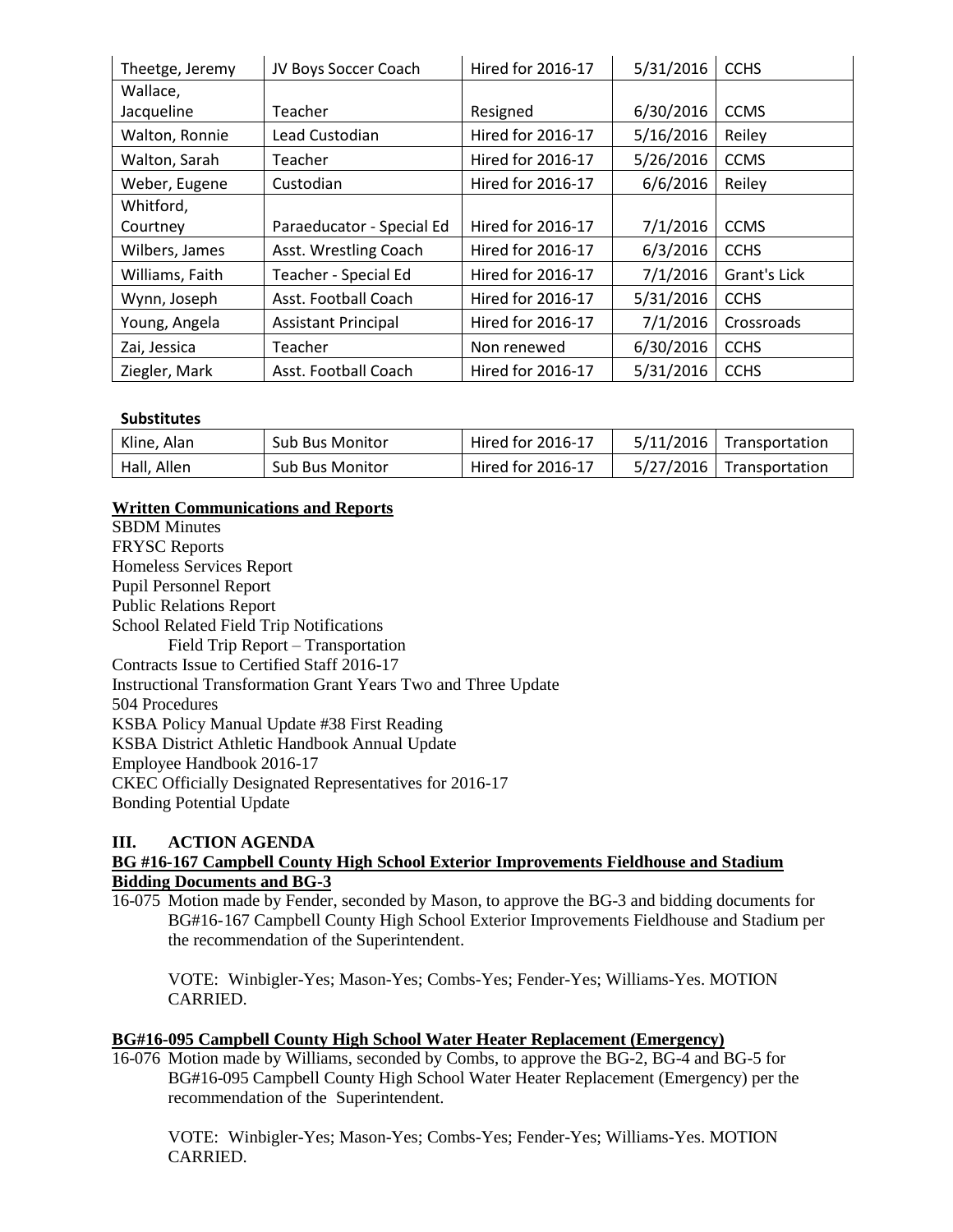## **CCMS Gymnasium Skylights**

16-077 Motion made by Williams, seconded by Mason, to approve the consultation with Hayes and Associates and bid advertising of the project to repair the skylights in the gymnasium at CCMS per the recommendation of the Superintendent.

VOTE: Winbigler-Yes; Mason-Yes; Combs-Yes; Fender-Yes; Williams-Yes. MOTION CARRIED.

### **CCMS Nurse/First Aid Room Modification**

16-078 Motion made by Combs, seconded by Fender to approve the modification of the Campbell County Middle School first aid room as presented per the recommendation of the Superintendent:

VOTE: Winbigler-Yes; Mason-Yes; Combs-Yes; Fender-Yes; Williams-Yes. MOTION CARRIED.

### **CCHS Front Office Renovation**

16-079 Motion made by Williams, seconded by Combs, to approve the modification of Campbell County High School's from office as presented per the recommendation of the Superintendent:

VOTE: Winbigler-Yes; Mason-Yes; Combs-Yes; Fender-Yes; Williams-Yes. MOTION CARRIED.

### **Network Cabling Upgrade**

16-080 Motion made by Fender, seconded by Mason, to approve the district cabling and phone upgrade at a cost of \$50,000 from the General Fund and \$48,916.38 of KETS funding beyond previously approved funding per the recommendation of the Superintendent.

VOTE: Winbigler-Yes; Mason-Yes; Combs-Yes; Fender-Yes; Williams-Yes. MOTION CARRIED.

#### **Creation of Position and Job Description – Summer Part-time Technology Worker**

16-081 Motion made by Combs, seconded by Williams, to approve the creation of position and the job description for the Technology part-time summer worker per the recommendation of the Superintendent.

VOTE: Winbigler-Yes; Mason-Yes; Combs-Yes; Fender-Yes; Williams-Yes. MOTION CARRIED.

#### **Designation of Depository/Depository Bond**

16-082 Motion made by Williams, seconded by Fender, to appoint BB&T as its depository for the oneyear period beginning July 1, 2016; and approve the submitted Bond of Depository for Public School Funds per the recommendation of the Superintendent.

VOTE: Winbigler-Yes; Mason-Yes; Combs-Yes; Fender-Yes; Williams-Yes. MOTION CARRIED.

### **School Activity Fund Projected Budgets 2016-17**

16-083 Motion made by Mason, seconded by Combs, to approve the 2016-17 "Projected" School Activity Fund Budgets per the recommendation of the Superintendent.

VOTE: Winbigler-Yes; Mason-Yes; Combs-Yes; Fender-Yes; Williams-Yes. MOTION CARRIED.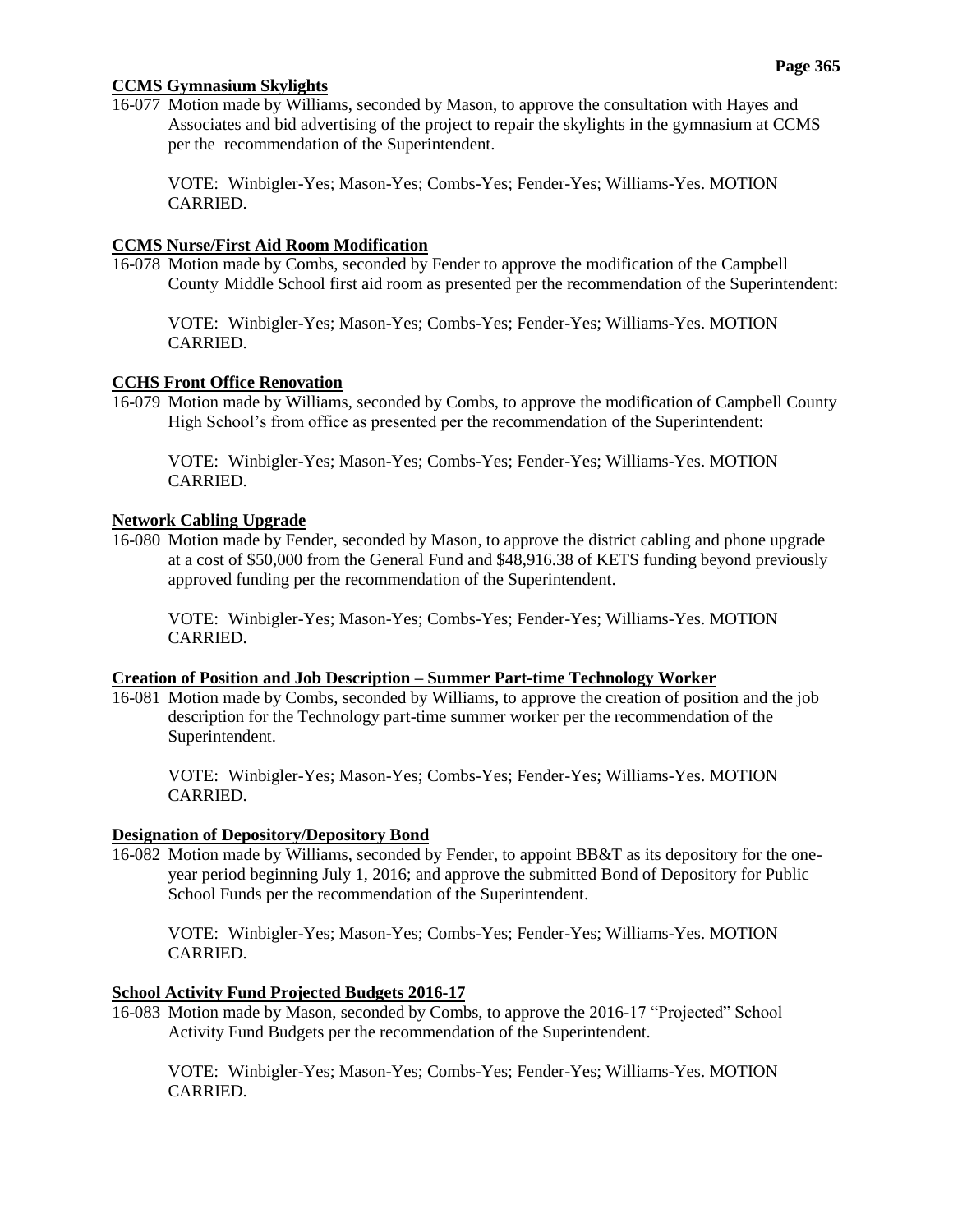# **School Fees 2016-17**

16-084 Motion made by Fender, seconded by Mason, to approve the 2016-17 school fees per the recommendation of the Superintendent.

The proposed school fees are the same as the current school year; no increase.

VOTE: Winbigler-Yes; Mason-Yes; Combs-Yes; Fender-Yes; Williams-Yes. MOTION CARRIED.

## **Insurance Renewals – Property, Liability, Fleet, Workers Compensation**

16-085 Motion made by Mason, seconded by Combs, to accept the recommendation from Crawford Insurance to accept the lowest bidders of Liberty Mutual on the Package (Business Property, Liability, Fleet, Umbrella) and KEMI on Workers Compensation for a total bid of \$461,747 per the recommendation of the Superintendent.

VOTE: Winbigler-Yes; Mason-Yes; Combs-Yes; Fender-Yes; Williams-Yes. MOTION CARRIED

# **Tire Bids**

16-086 Motion made by Fender, seconded by Williams, to accept the tire bids for the 2016-17 school year from Community Car Care, Bob Sumeral Tire of Erlanger, Bob Sumeral of Newport and Best One Tire as submitted per the recommendation of the Superintendent.

VOTE: Winbigler-Yes; Mason-Yes; Combs-Yes; Fender-Yes; Williams-Yes. MOTION CARRIED

## **Appoint Secretary for the Board of Education**

16-087 Motion made by Combs, seconded by Mason, to appoint Dr. David Rust, Superintendent of Campbell County Schools, as Secretary to the Campbell County Board of Education.

VOTE: Winbigler-Yes; Mason-Yes; Combs-Yes; Fender-Yes; Williams-Yes. MOTION CARRIED

# **IV. CONSENT AGENDA**

16-088 Motion made by Fender, seconded by Williams, to approve the consent agenda as presented per the recommendation of the Superintendent.

# **Minutes**

May 9, 2016 – Regular Meeting

## **Bills - Addendum**

General Fund # 122093-122246 as listed in the Orders of the Treasurer

## **Bills – Regular**

General Fund #122247-122451 as listed in the Orders of the Treasurer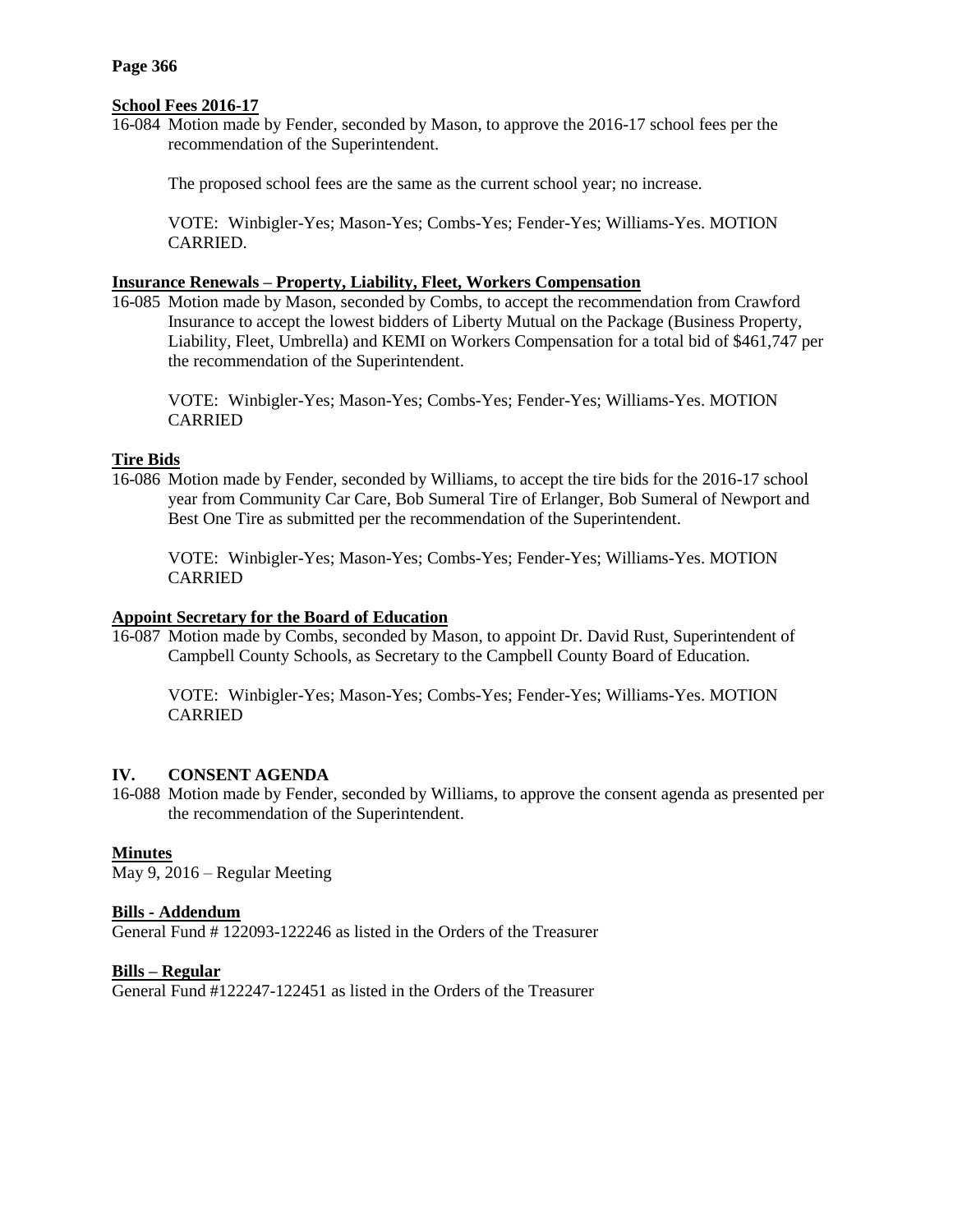## **Treasurer's Report**

### **Beginning Expenditures Ending Fund Balance Revenues Salaries Others Balance General** 14,695,658 1,762,460 (1,870,486) (796,716) 13,790,916 **Sick Leave Retire.** 168,257 0 0 168,257 **Committed Funds** 371,826 0 0 371,826 **Special Revenue** (614,777) 1,251,570 (286,716) (144,268) 205,809 **District Activity**  153,194 16,439 (11,963) 157,671 **Capital Outlay** - 225,067 0 0 225,067 **Building** 2,918,121 0 0 0 2,918,121 **Construction** - 0 0 (68,180) (68,180) **Debt Service** (2,071,558) 0 0 0 (2,071,558) **Food Service** 208,248 202,646 (60,911) (105,469) 244,514 Totals \*  $\qquad$  \$ 15,828,969 3,458,182 (2,218,112) (1,126,596) \$ 15,942,443

Campbell County Board of Education Treasurer's Report For Month Ended May 31, 2016

\* Cash and cash equivalents in all funds include approx. \$373,037 in investments and certificates of

### **Leave of Absence Requests**

Lori Frey, Bus Driver at Transportation, from May 19, 2016 through June 1, 2016 for FMLA.

Kimberly Richardson, Food Service Assistant at Crossroads Elementary, from May 2, 2016 through May 31, 2016 for FMLA.

Rhonda Watts, Food Service Manager at Campbell County Middle School, REVISED from March 31, 2016 through June 6, 2016.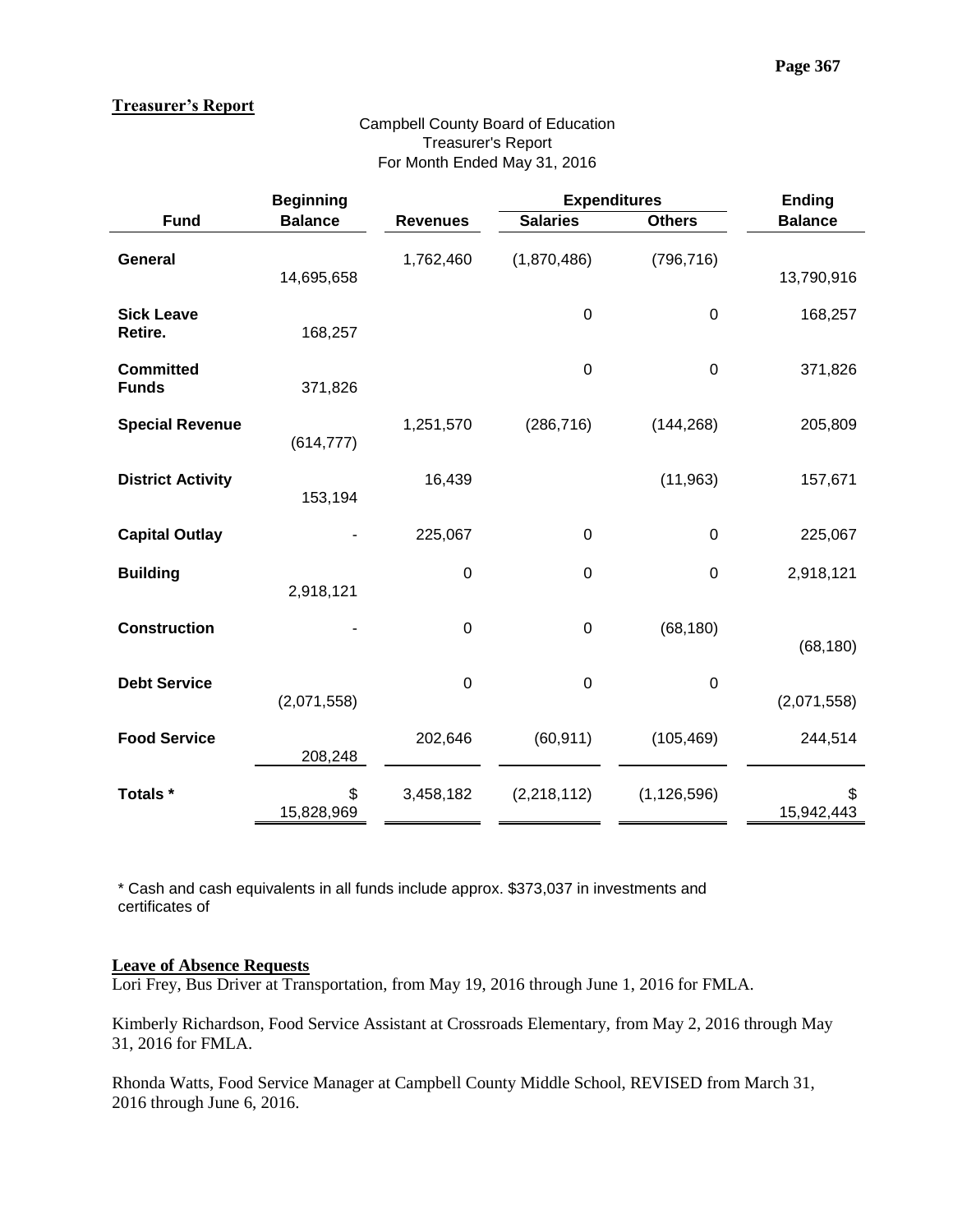## **Page 368**

# **Board Appointed Chairperson and Alternate to Evaluation Appeals Committee**

The certified appeals panel is regulated by State law. The panel consists of 3 certified personnel (2 elected by the teaching staff and 1 appointed by the Board of Education). The school administration recommends that the Board appoint Principal Dr. Kim Visse to the Appeals Panel and Principal Connie Ryle as the alternate. The two certified employees are elected by teachers.

# **Indirect Costs for Programs and Grants 2016-17**

Accounting rules and federal regulations allow the General Fund to be reimbursed for indirect costs associated with administering federal programs and grants. The Kentucky Department of Education (KDE) sets the indirect cost reimbursement rates. Boards of Education simply adopt those rates set by KDE. These are 15.42% (an increase from 15.28% last year) for Food Service and 2.63% (a slight increase from 2.61% last year) for federal grants. The Board is being asked to approve these indirect reimbursement cost rates as submitted. For the school year ending June 30, 2016, the indirect cost transfer amount to the General fund from food service is expected to be approximately \$135,000.

# **Fidelity Bond – CCS District Treasurer and School Activity Account Clerks**

In accordance with Board policy 04.4, the Treasurer of the Board shall be bonded in an amount sufficient to meet the requirements of State regulations. The base amount of the Fidelity Bond is set by the Commissioner of Education in the Kentucky Department of Education (KDE). The minimal amount set by KDE is \$400,000. The Finance Director is currently bonded at \$600,000. The Superintendent and Finance Director recommend CCS bond:

- the District Finance Director at \$600,000
- the HS Activity Accounts Clerk at \$175,000
- the MS Activity Accounts Clerk at \$150,000

with Ohio Casualty Insurance Company.

# **ADA Non-resident Contract 2016-17**

A CC student may attend another school district or a student from another school district may attend CCS as tuition students. School districts are required to sign non-residential agreements with each other for attendance purposes in accordance with State regulations and Board policy 09.125.

CCS only accepts MS and HS students who pass admissions tests and who apply before the start of the new school year. CCS does not release Average Daily Attendance (ADA) funds to other school districts.

State law changed in 2014 regarding Non-Resident Contracts. Districts are not required to list faculty children who live in one school district but attend another school district; therefore, some contracts may not have names on them.

This month, CCS has received agreements from Barren County Schools and Pendleton County Schools.

VOTE: Winbigler-Yes; Mason-Yes; Combs-Yes; Fender-Yes; Williams-Yes. MOTION CARRIED.

# **V. SUPERINTENDENT COMMENTS**